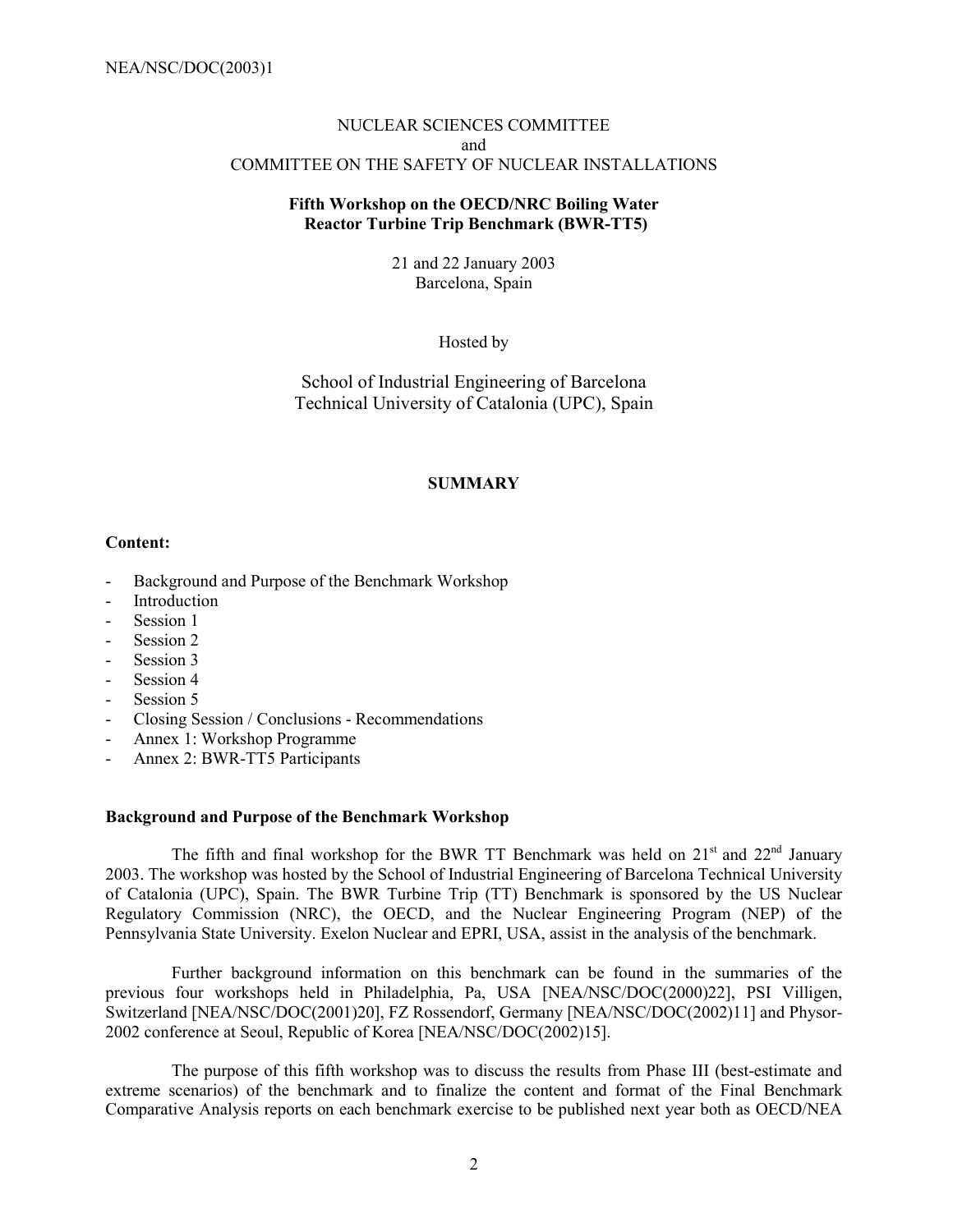and US NRC NUREG documents. Participants in the benchmark were invited to make presentations (15- 20 minutes) on their experience in analyzing BWR TT transients and to provide conclusions and recommendations based on the work carried out.

### **Introduction**

The meeting was opened by Dr. Ferran Puerta Sales, Director of the School of Industrial Engineering of Barcelona (ETSEIB) that was hosting the meeting. He welcomed the participants, introduced the role and the scope of the school, and stressed the importance nuclear engineering has for their teaching programme. Two nuclear power plant sites (Ascó and Vandellós) are located nearby, with which the school has close working contacts. Prof. Reventos chaired the first session and stressed the high relevance of the refined modelling methods which these benchmarks address. Because nuclear engineering is important to the school, it is an appropriate place to host the workshop, allowing also the involvement of the students. Of particular interest is the fact that the reports that issue from this activity will also be NUREG reports. Enrico Sartori welcomed participants on behalf of the OECD/NEA and thanked the local organisers for their hospitality.

The meeting was attended by 31 participants from 8 countries (see Annex I). The agenda was approved with minor adjustments (see Annex II).

### **Session 2:** *Chair*: *W. Baten*

Andy Olson presented the proposed content and format of the final report on Exercise 1 as well as the comparative analysis of the final results of Exercise 1. Fourteen participants from eight countries have submitted their results for Exercise 1. Kostadin Ivanov initiated a discussion of the report. The following decisions were taken:

- To verify which results from participants are missing and contact them by e-mail to ensure that all the results have been submitted
- To verify which results deviate considerably from the reference results, and to contact by e-mail the corresponding participant to ensure that the results submitted are the correct ones
- To verify the uncertainty of the measurements of different parameters. Calculated results should be evaluated with a degree of accuracy comparable to the corresponding uncertainty in measured data.
- To verify whether the submitted results include the instrument delay times. In principle, the participants should submit their results as calculated and the benchmark team would correct them for the instrument delay
- For all parameters for which there are no measured data available the Exelon results will be used as reference both because these are based on long specific experience and for convenience.
- To perform an additional comparison and statistical analysis over the first 1.5 s of the transient (in fact it is the most important and significant part) in addition to the comparison of the full 5 seconds of the simulated transient time
- With regard to the applied statistical methods in the framework of the ACAP tool for analyzing time histories the combined Figure of Merit should not be used.
- The reference results should be provided in a separate Appendix. In this Appendix extensive comparison between the Exelon results and measured data, where available, should be provided.
- To include in the final CD ROM all the e-mail messages with questions and answers exchanged among all participants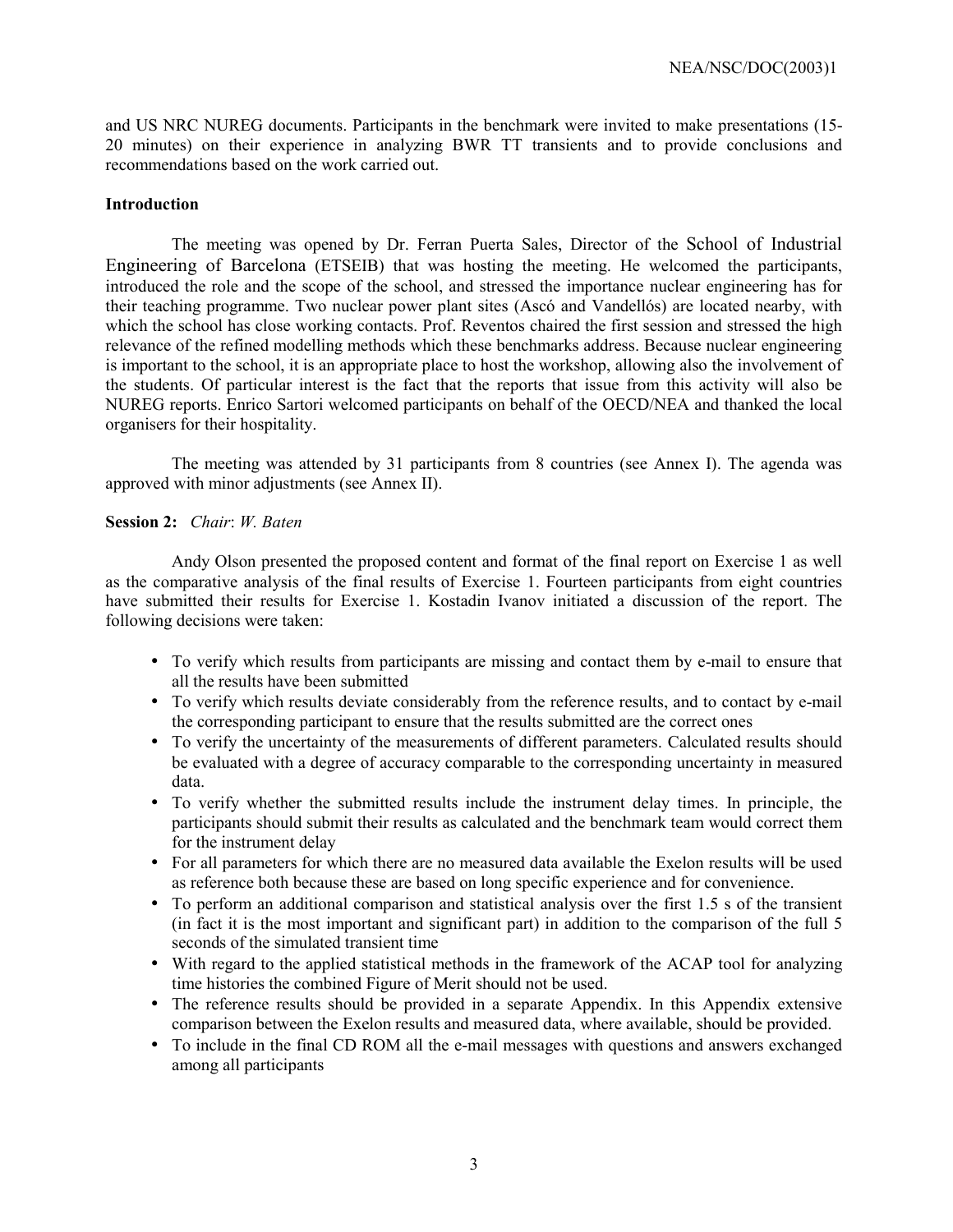The following actions and schedule have been accepted by the participants in the Workshop relative to the report of Exercise 1:

- Questionnaire to be sent out by end of February 2003
- Participants provide by end of March 2003 a description of the codes used
- A first draft of the report to be prepared by the end of May 2003, which should be sent to reviewers for comments/ corrections, then distributed to participants for final checking
- The report should be ready for final editing by the end of September 2003
- Publication of report in October/November 2003

## **Session 3:** *Chair: A. Olson*

Juswald Vedovi presented the content and format of the final report on Exercise 2 as well as the comparative analysis of the final results of Exercise 2. Eighteen results from fourteen participants, representative of ten countries, have been submitted for Exercise 2. Kostadin Ivanov initiated a discussion of the report as a result of which the participants have taken the following decisions:

- To include the PSU results for Exercise 2, obtained with TRAC-BF1/NEM
- To remove the FZR results related to the 1-D kinetics model
- To check out completeness and correctness of all results provided by participants

The participants in the Workshop have accepted the following actions and schedule for the report on Exercise 2:

- Questionnaire to be sent out by the end of April 2003 to identify sources of discrepancies
- Questionnaire to be returned by participants by the end of May 2003
- Draft report to be prepared by the end of July 2003
- Final editing of the report by the end of November 2003
- Publication of report at the beginning of 2004.

## **Session 4:** *Chair: H. Utsuno*

Juswald Vedovi presented the content and format of the final report on Exercise 3 as well as the ccomparative analysis of the final results of Exercise 3. Fifteen results from thirteen participants, representative of eight countries, have been submitted for Exercise 2. Kostadin Ivanov initiated a discussion of the report as a result of which the participants have taken the following decisions:

- To include a figure comparing the axial power at steady state submitted by participants, as well as at the time of maximum power to show its variation between these two times
- To modify the sentence "at maximum power before scram" into "at maximum power": for all the figures where it appears
- To show the reactivity results only for the first 1.5 s, in order to visualize better the most important transient interval
- To modify the figure collecting the results for the cladding temperature, and remove inconsistent use of temperature data in Kelvin and in Celsius .
- Two statements should be included into the final report: a) concerning the pressure wave propagation into the vessel; b) the results obtained within the benchmark are very satisfactory.

The participants in the Workshop have accepted the following actions and schedule for the report on Exercise 3: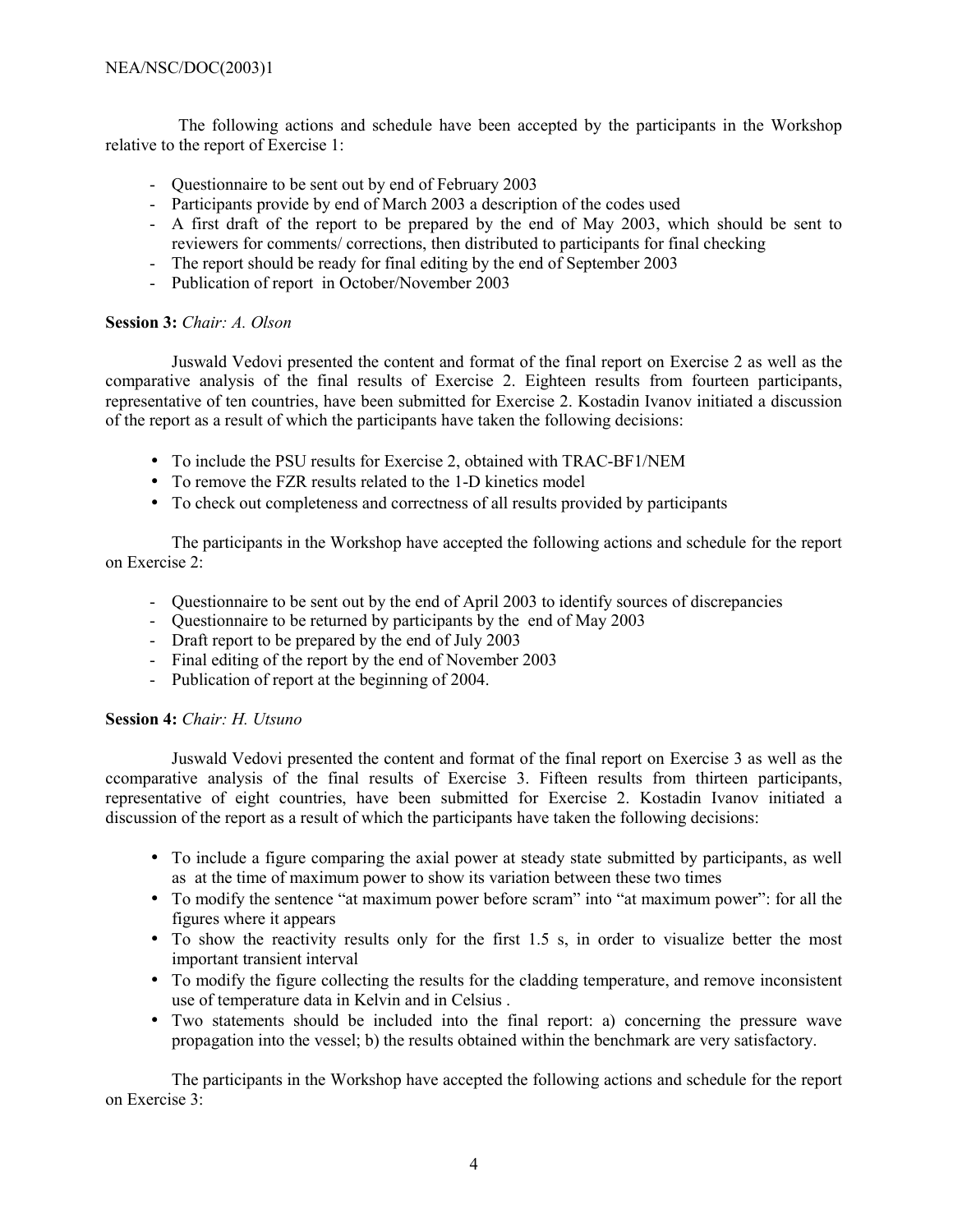- Extended Questionnaire to be sent out by the end of June 2003 to identify assumptions made in the best estimate and extreme scenarios, as well as information on the coupling scheme used.
- Participants to return the Questionnaire by end September 2003
- Draft report to be prepared for the end of January 2004 for reviewers
- Final editing of the report during summer 2004
- Publication of the report by the end of 2004.

#### **Session 5:** *Chair: S. Langenbuch*

Kostadin Ivanov presented a comparative analysis with summary tables and graphs of results submitted for Extreme Scenarios of Exercise 3. Twelve participants from eight countries have submitted their results for the extreme scenarios of Exercise 3. Several participants pointed out the importance of the introduced extreme scenarios, which represent challenges for modelling the existing strong interactions between neutronics and thermal-hydraulics. As a result of the ensuing discussion, the following decisions were made regarding the final report:

- For all the extreme scenarios the presented results should be limited to Pressure, Power, and Reactivity time histories
- For all the figures concerning the pressure response during the extreme scenarios (relating to SRVs set-points) the focus should be on the pressure difference among the participants before reaching the opening set points of the SRVs
- For the extreme scenarios the figures showing SRV flow rate as a function of time will be omitted
- A statement explaining that SRVs and Bypass Valves are sufficient to stabilize the power of the reactor needs to be added
- Identification of reasons why some participants report a higher power peak for extreme scenario 2 instead rather than for extreme scenario 1
- Additional figures for each participant comparing the results among best-estimate and extreme scenarios (i.e. 5 curves) should be added. This applies to Power, Pressure and Reactivity time histories.
- The name of the extreme scenario 3 has to be changed because it is confusing
- The final report should state that the fuel peaks are not challenging for the fuel integrity
- The physical description of all the extreme scenarios, with particular care about extreme scenario # 3 should be included in the final report.
- For extreme scenario  $#4$ , the questionnaire should ask participants to provide both Turbine Flow Rate and Enthalpy
- A description should be included in the report of the range of validity of cross sections and the importance of the enthalpy or energy released to the fuel for safety evaluation. Also should be included is the evaluation of the energy released to the fuel, carried out separately.
- Use for the reactivity the unit \$ instead of dk/k
- Results for extreme scenario  $#4$  should be compared in two different clusters results predicting a prompt criticality on the one hand and those with no prompt criticality prediction on the other
- Verification as to why the power peak results are different between exercises  $\#$  3 and  $\#$  4 for some participants
- Figures related to the SRVs opening should be included as annexes on the CD-ROM version of the report. The paper version of the report should include a table, collecting the opening time for each SRV provided by each participant. This information has to be requested in the questionnaire.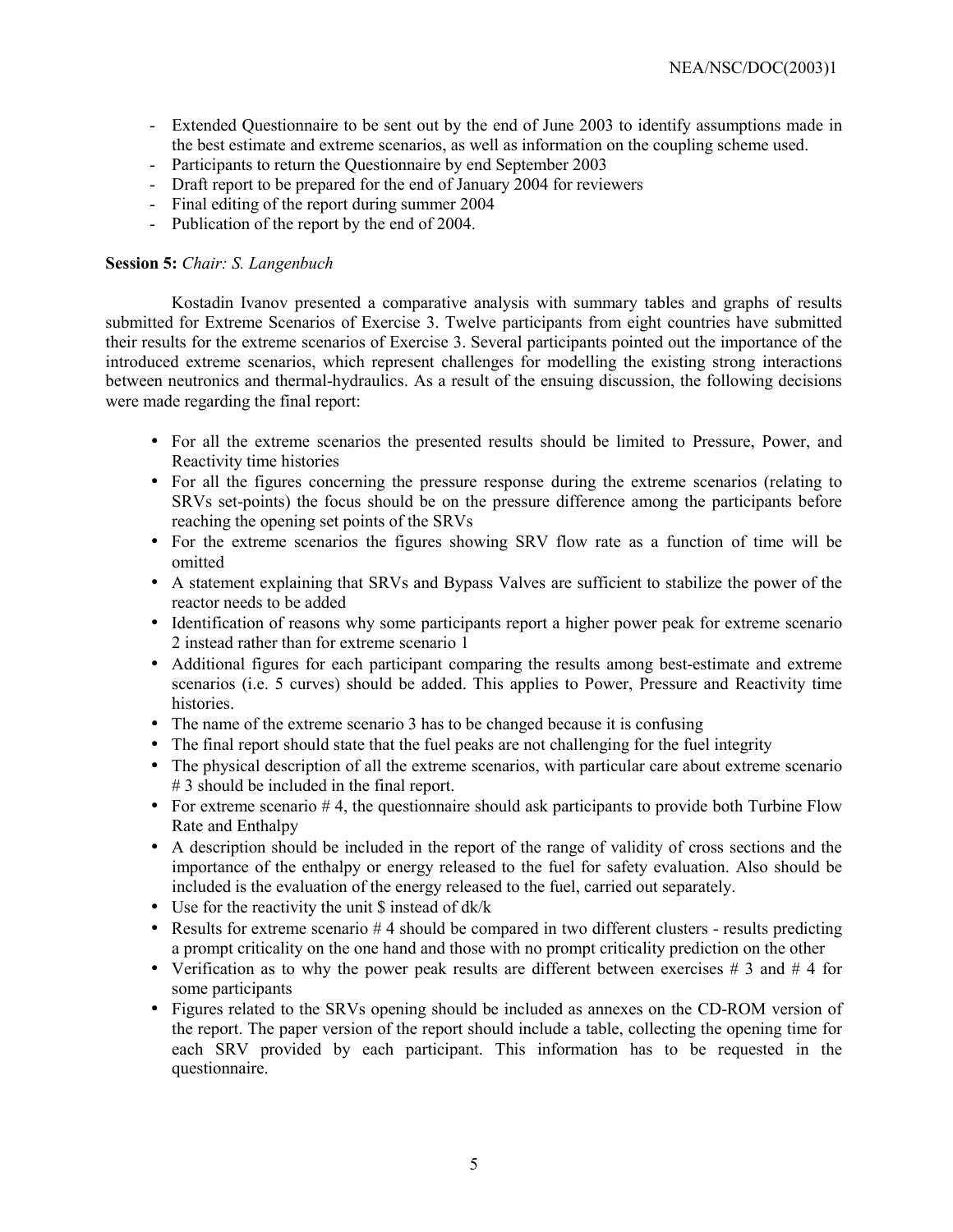# NEA/NSC/DOC(2003)1

## **Closing Session:** *Chair: J. M. AragonÈs*

In the final discussion the following recommendations have been made for preparing the final reports of the three exercises:

- In all the radial power distribution figures, the colour display of spectra has to be changed to improve the resolution: (the spectra should be a rainbow range) follow the rainbow sequence.
- Concerning the Figure of Merit, the results of the FFT and Mean Error techniques should not be combined but presented separately
- The background of all pictures should be white for improving the reproduction in the paper version of the report and their clarity
- A table at the beginning of the report, should identify each participant by a unique color used consistently throughout the report.
- Whenever, for some participant, missing or "strange" results were found, this participant should be contacted to avoid any miscommunication
- The benchmark team will contact the participant from JAERI and suggest to omit that solution as the numbers are completely out of the range of all other participants' results. It is concluded that either there is a lack of compliance with the benchmark specification or the code used has a problem.

B. Karrasch commented that although Peach Bottom 2 does not cover all the safety analyses needed, participation in the BWRTT increases the trustworthiness of their results, as customers can see that results go with the mainstream of the others.

### **Actions and Schedule for V1000-CT**

K. Ivanov presented the **s**tatus and preliminary results of the V1000CT Phase I Benchmark. The following actions have been considered after the discussion among the participants:

- Prepare V1000CT Web site and List-server as well as FTP site to down load data. Data will be available also on CD-ROM
- Prepare  $1<sup>st</sup>$  Workshop for 12-13 May 2003 (CEA, PSU)
- Objectives will be to:
	- Review of the benchmark activities after the Starter Meeting
	- Discussion of participants' feedback and introduction of modifications to the Benchmark Specifications on Phase 1
	- Presentation and discussion of modeling issues and preliminary results from Exercise 1 of Phase 1
	- **Presentation and discussion of modeling issues and preliminary results from Exercise 2 of** Phase 1
	- **Presentation and discussion of modeling issues and first results of Exercise 3, of Phase 1**
	- Discussion of modeling issues of Exercise 1 of Phase  $2 CFD$  modeling and the available experimental data
	- Defining work plan and schedule, actions to progress in completing the 2 phases
- Contact FZR for presentation of experimental data that could be made available for transient analysis.
- Prepare and publish the specification for Part 2 by the end of 2003 (CEA, INRNE and OECD/NEA)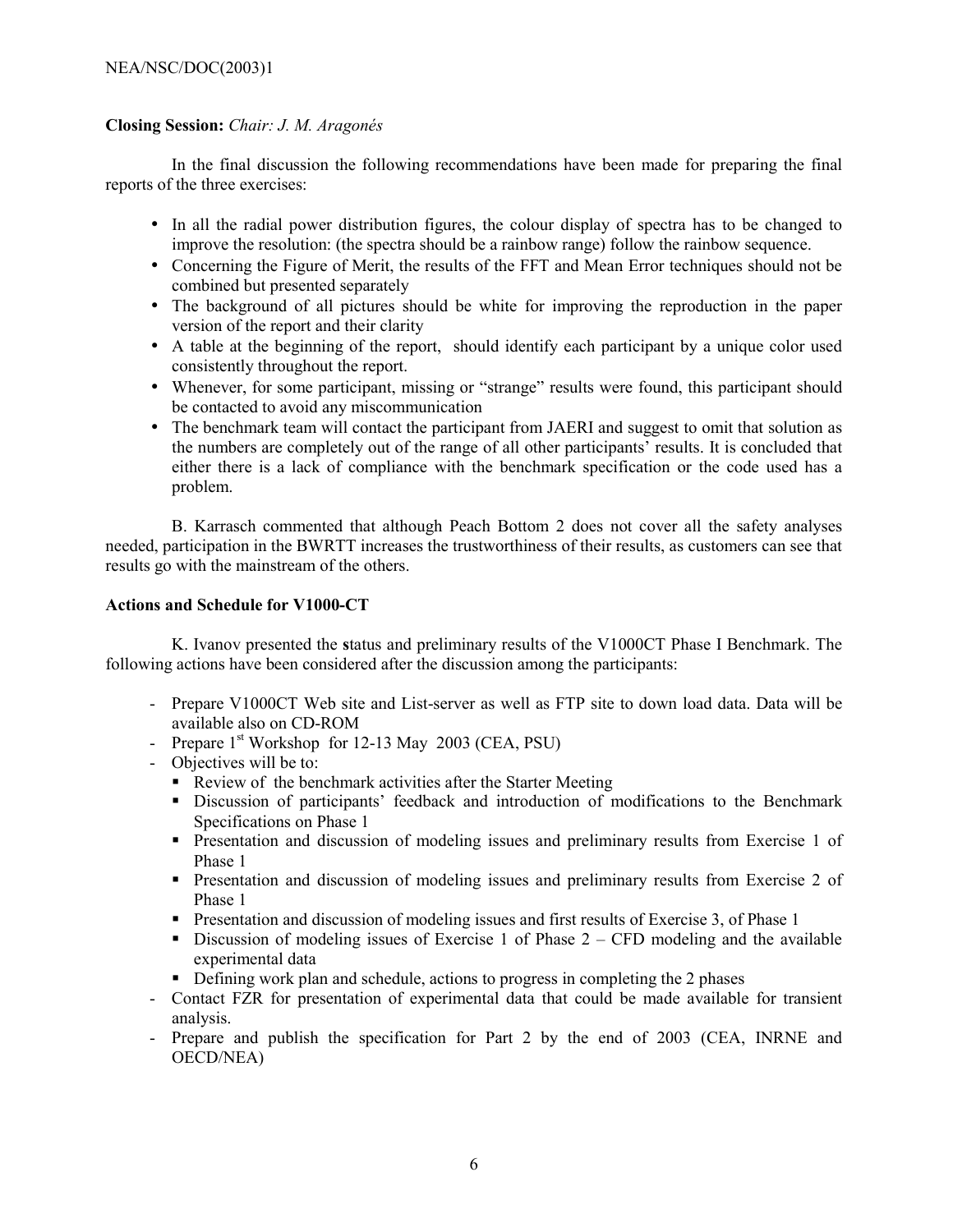### **Proposal for an International Benchmark based on NUPEC BWR Full Size Bundle Tests (BFBT)**

A presentation following first discussions that took place during BWRTT4 of the NUPEC BWR Full Size Bundle Test was made by H. Utsuno of NUPEC. This benchmark aims at substantially refining models for best estimate calculations based on good quality experimental data. The needs arising in this respect are not limited to currently available macroscopic approaches but are now extending to nextgeneration approaches that focus on more microscopic processes. It is suggested that this international benchmark be based on data made available from the NUPEC database. This high quality data would encourage advancement in the insufficiently developed field of the two-phase flow theory. Considering that the present theoretical approach is relatively immature, the benchmark specification needs to be designed so that it would systematically assess and compare the participants' numerical models on the prediction of detailed void distributions and critical powers.

During the discussion it was pointed out that many experiments have been carried out on bundles and it is important to stress what range of parameters the new data cover. Clearly these experiments contain an important innovation, namely the provision of details with a resolution of 0.3 mm. These experiments will be very important for sub-channel methods development, void distributions, and critical power ratio.

Dr. Utsuno pointed out that the full set of data can be made available, but for the benchmark study a set of relevant cases will be selected.

It is recommended that an NSC expert group be established to conduct this benchmark exercise. The first proposal made at BWRTT4 was already mentioned at the NSC Bureau meeting in December 2002. The new proposal will be submitted in the June 2003 NSC meeting for endorsement using a report describing scope, objective and expected impact.

List of actions

- Penn State to modify the proposal of the benchmark specifications submitted by NUPEC in accordance with the comments of the workshop
- Penn State and NUPEC to finalize the proposal of the benchmark specifications and send it to NEA/OECD well before the June 2003 NSC meeting.
- Penn State to co-ordinate with US NRC the proposal of the benchmark specifications and the US NRC sponsorship of the benchmark activities.
- OECD/NEA to make an official request to NUPEC for releasing the BFBT experimental data.

### **Proceedings of the Workshop**

Participants will receive with this summary a CD-ROM containing all papers discussed at the meetings plus all reports from previous workshops which discuss this benchmark.

### **Co-operation with CRISSUE-S**

The CRISSUE-S third meeting was held during the days following BWR-TT5, on 23 and 24 January 2003, at the same premises. The co-operation of this working group with CRISSUES-S was endorsed by the OECD/NEA NSC and is supported by the Safety Division. Within this co-operation NEA offers to publish CRISSUE-S Reports as NEA reports, ensuring a wide distribution within the scientific community.

The summary of this meeting has been prepared separately and is available to CRISSUE-S participants.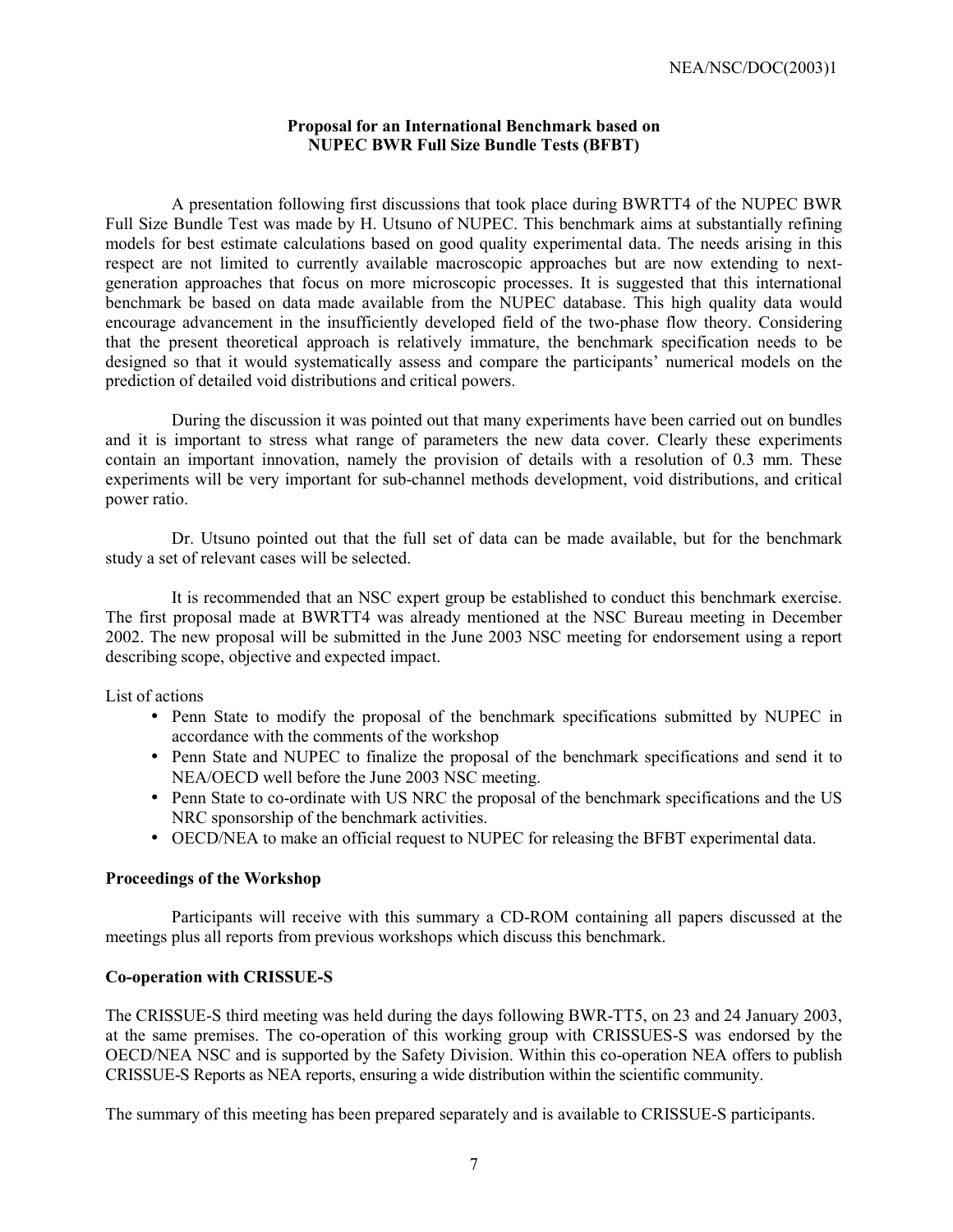### **Annex 1**

### **Workshop Programme**

([nn] indicates the paper number as identified on CD-ROM)

## **OECD/NRC Boiling Water Reactor Turbine Trip Benchmark - Fifth Workshop (BWR-TT5)** 21 - 22 January 2003 Barcelona, Spain

Hosted by School of Industrial Engineering of Barcelona Technical University of Catalonia (UPC), Spain auditorium Aula Capella

## **AGENDA [01]**

# List of Participants [02]

### **Session 1** – *Chair: Francesc Reventós*

- Introduction and Welcome on behalf of UPC Dr. Ferran Puerta Sales, Prof. Francesc Reventós
- Opening remarks on behalf of OECD/NEA E. Sartori

### **Session 2** – Chair: W. Barten

Exercise 1

- Content and Format of the Final Report on EXERCISE 1 and Comparative Analysis of the Final Results of EXERCISE 1– Bedirhan Akdeniz and Andy Olson [03]
- Discussion of the report Kostadin Ivanov
- Discussion of schedule for publishing the report Enrico Sartori

### **Session 3** – *Chair: A. Olson*

### Exercise 2

- Content and Format of the Final Report on EXERCISE 2 and Comparative Analysis of the Final Results of EXERCISE 2 – Bedirhan Akdeniz and Juswald Vedovi [04]
- Discussion of the report Kostadin Ivanov
- Discussion of schedule for publishing the report Enrico Sartori

### **Session 4** – *Chair: H. Utsuno*

### Exercise 3

- Content and Format of the Final Report on EXERCISE 3 and Comparative Analysis of the Final Results of EXERCISE  $3 - B$ . Akdeniz and J. Vedovi [05]
- Discussion of the report Kostadin Ivanov
- Discussion of schedule for publishing the report Enrico Sartori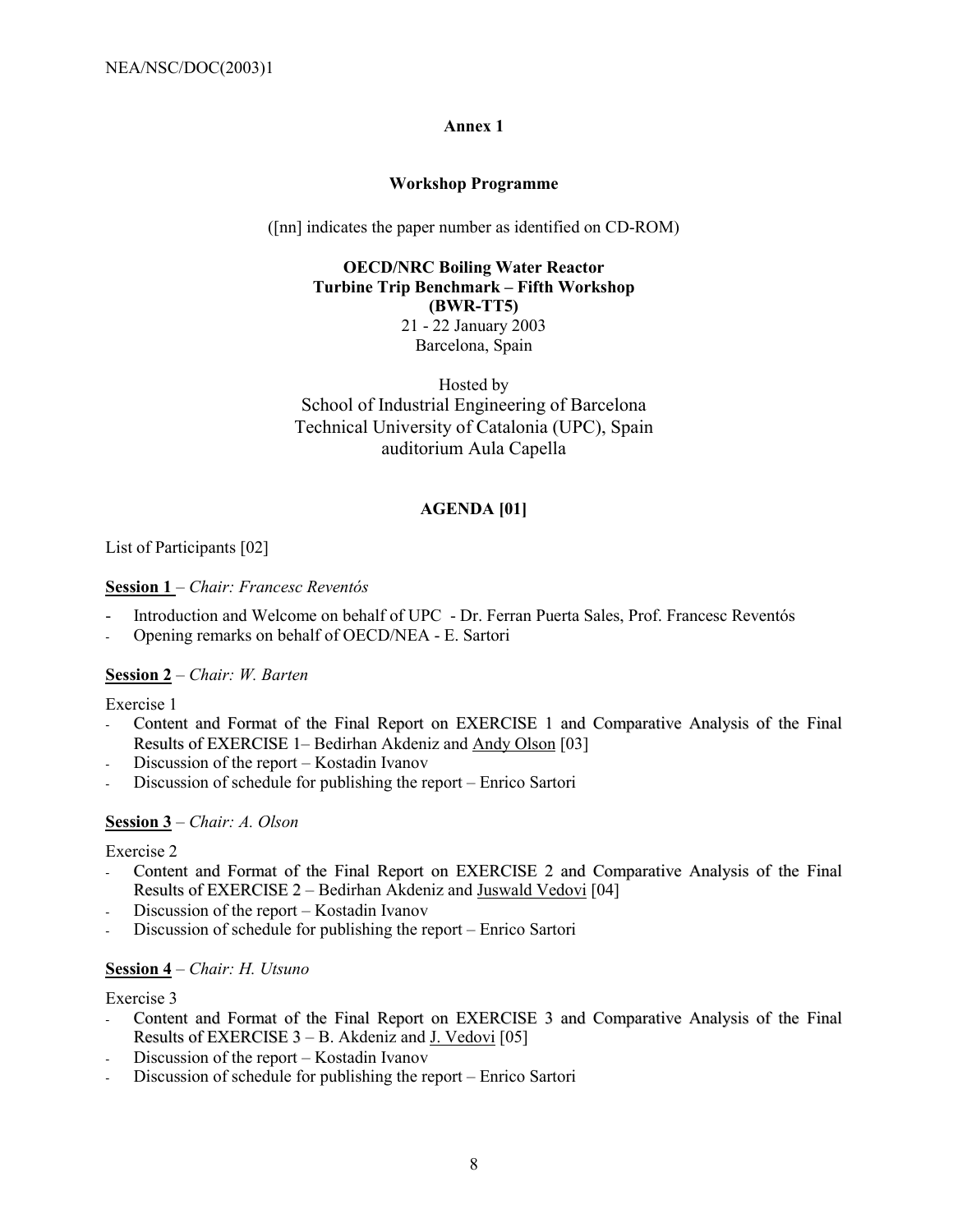# *Presentation of results by participants*

- W. Barten, H. Ferroukhi, P. Coddington: OECD/NEA and USNRC BWR Turbine Trip Benchmark: PSI Results of the Dynamical Response of the System and the Three-dimensional Core in Phase III using RETRAN-3D1. [06]
- H. Utsuno: OECD/NRC BWR Turbine Trip Benchmark Analysis with SKETCH-INS/TRAC-BF1, Best-Estimate Scenario of Exercise 3 [07]
- D. Panayotov, Ulf Bredolt: OECD BWR TT Benchmark Exercise 3: POLCA-T Code Best Estimate Results (Simulation of PB2 TT2 test). [08]
- Discussion of Results

# **<u>Session 5</u>** – *Chair: S. Langenbuch*

Exercise 3

- Comparative Analysis with Summary Tables & Graphs of results submitted for **Extreme Scenarios** of Exercise 3 - Bedirhan Akdeniz and Kostadin Ivanov

# *Presentation of results by participants*

- S. Langenbuch, K.-D. Schmidt, K. Velkov: Results for the extreme cases of BWR TT by ATHLET– QUABOX/CUBBOX [09]
- B. Karrasch, R. Velten: S-RELAP5/RAMONA5 (3D) Results for Exercise 3 and the four Extreme Scenarios [10]
- W. Barten, H. Ferroukhi, P. Coddington: OECD/NEA and USNRC BWR Turbine Trip Benchmark: PSI First Results of the Extreme Scenarios of Phase III using RETRAN-3D [11]
- Atusi Ui and Takamasa Miyaji: Peach Bottom 2 Turbine Trip Benchmark using TRAC-BF1/COS3D. Extreme Scenarios of Exercise 3 [12]
- H. Utsuno: OECD/NRC BWR Turbine Trip Benchmark Analysis with SKETCH-INS/TRAC-BF1, Extreme Scenario of Exercise 3 [13]
- D. Panayotov, Ulf Bredolt: OECD BWR TT Benchmark Exercise 3: POLCA-T Code Results of Extreme Cases.<sup>[14]</sup>
- D. J. Lee, T. Downar, T. Ulses, B. Akdeniz and K. Ivanov: TRAC-M/PARCS Results and Sensitivity Studies [15]
- B. Salah,, J. Vedovi, G. Galassi and F. D'Auria: BWRTT Activities at University of Pisa with main connection to Phase III and the Extreme Scenarios [16]
- Mie Azuma and Akitoshi Hotta: Sensitivity studies in Extreme Scenarios Using TRAC/BF1 and Entree" [17]
- F. D'Auria, A. Petruzzi, K. Ivanov: CIAU Method for Uncertanty Evaluation I 3D TH/N coupled Codes [18]
- Discussion of Results

# **Closing Session** ñ *JosÈ-Maria AragonÈs*

- Status of next series of benchmarks
- B. Ivanov, K. Ivanov: Status of Preliminary Results of the V1000CT Phase I Benchmark [19],
- H. Utsuno, and K. Ivanov: Proposal of International Benchmark based on NUPEC BWR Full-Size Bundle Tests (BFBT) [20])
- E. Sartori, Proposed Schedule for BFBT
- Conclusion and Closing Remarks

# **This summary [21]**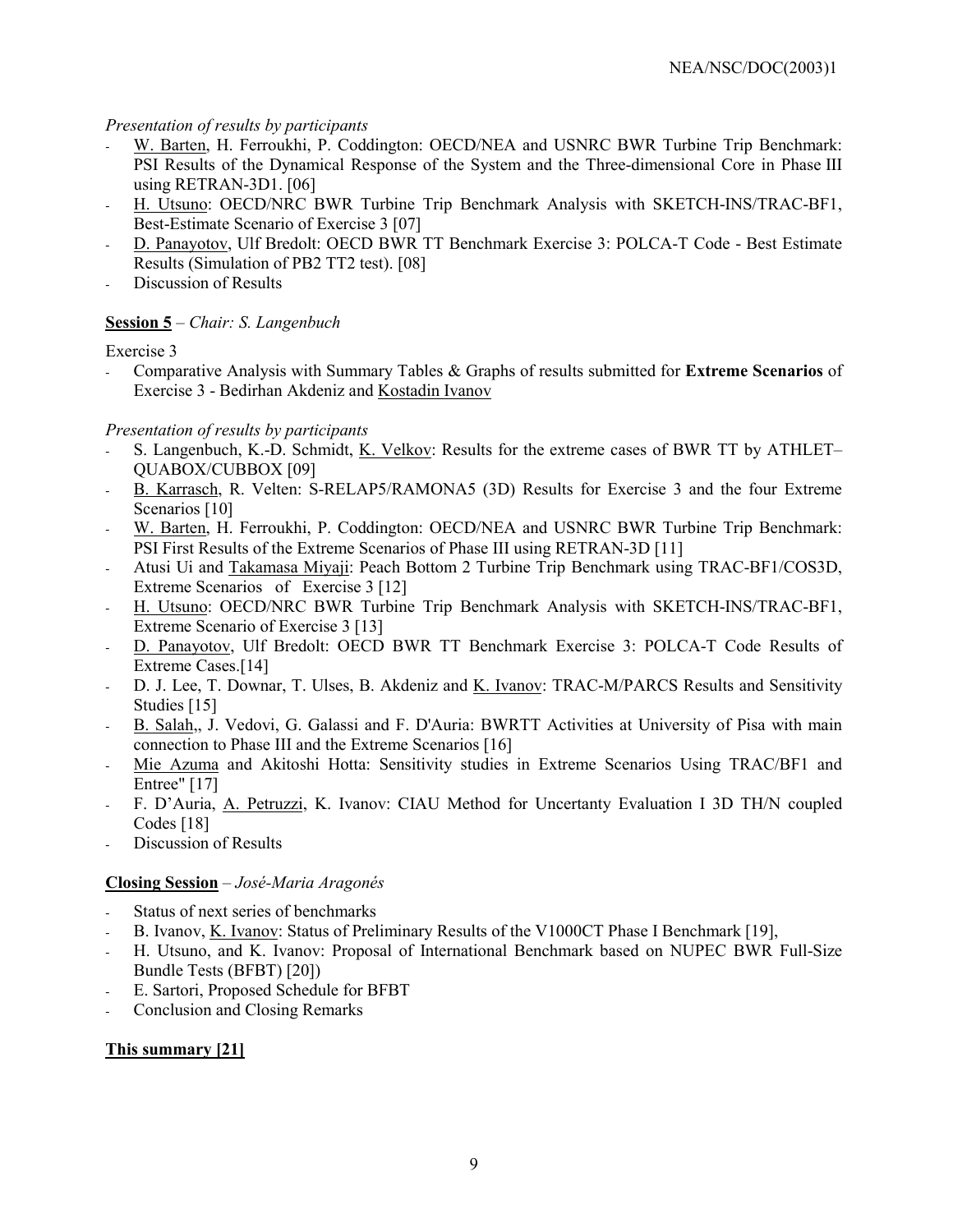# **Annex 2**

# **Fifth Workshop on the BWRTT Benchmark, Barcelona, ,21-22 January 2003**

# **List of Participants**

### **5th BWRTT Workshop**

21-22 January 2003

| <b>GERMANY</b>                                                                                                                                                              |                                                                                              |
|-----------------------------------------------------------------------------------------------------------------------------------------------------------------------------|----------------------------------------------------------------------------------------------|
| KARRASCH, Bernhard<br>Framatome ANP GmbH<br>NGES1<br>Bunsenstr. 43<br>Postfach 3220<br>D-91050 ERLANGEN                                                                     | Tel: +49 9131 18 94011<br>Fax: +49 9131 18 94345<br>Eml: Bernhard.Karrasch@framatome-anp.com |
| KLIEM, Soeren<br>Forschungszentrum Rossendorf<br>Institute for Safety Research<br>P.O. Box 510119<br>D-01314 DRESDEN                                                        | Tel: +49 (351) 260 2318<br>Fax: $+49$ (351) 260 2383<br>Eml: kliem@fz-rossendorf.de          |
| LANGENBUCH, Siegfried<br>Gesellschaft fuer Anlagen und<br>Reaktorsicherheit mbH<br>Postfach 13 28<br>Forschungsgelaende<br>D-85748 GARCHING                                 | Tel: +49 (89) 3200 4424<br>Fax: +49 (89) 3200 4599<br>Eml: lab@qrs.de                        |
| SANCHEZ-ESPINOZA, Victor Hugo<br>Institute of Reactor Safety (IRS)<br>Forschungszentrum Karlsruhe GmbH<br>Hermann-von-Helmholtz-Platz 1<br>D-76344 Eggenstein-Leopoldshafen | Tel: +49 7247 82 2283<br>Fax: +49 7247 82 3718<br>Eml: sanchez@irs.fzk.de                    |
| SCHMIDT, Klaus-Dieter<br>Gesellschaft fuer Anlagen und<br>Reaktorsicherheit<br>GRS mbH<br>Forschungsgelaende<br>D-85748 Garching                                            | Tel: +49 89 3200 4425<br>Fax: +49 89 3200 4599<br>Eml: smk@grs.de                            |
| VELKOV, Kiril<br>Gesellschaft fuer Anlagen und<br>Reaktorsicherheit<br>GRS mbH<br>Forschungsgelaende<br>D-85748 Garching                                                    | Tel: +49 (89) 3200 4428<br>Fax: +49 (89) 3200 49038<br>Eml: vek@grs.de                       |
| VELTEN, Roger<br>Framatome-ANP GmbH<br>Postfach 3220<br>D-91050 ERLANGEN<br>Freyeslebenstrasse 1                                                                            | Tel: +49 (9131) 189 7564<br>Fax: +49 (9131) 189 5243<br>Eml: Roger.Velten@framatome-anp.com  |
| <b>ITALY</b>                                                                                                                                                                |                                                                                              |
| BOUSBIA SALAH, Anis<br>Universita degli Studi di Pisa<br>Dept. of mechanical, nuclear                                                                                       | Tel: +39 050 836675<br>$Fax: +39 050 836665$<br>Eml: 0105808@docenti.ing.unipi.it            |

& production engineering

Via Diotisalvi, 2 I-56126 PISA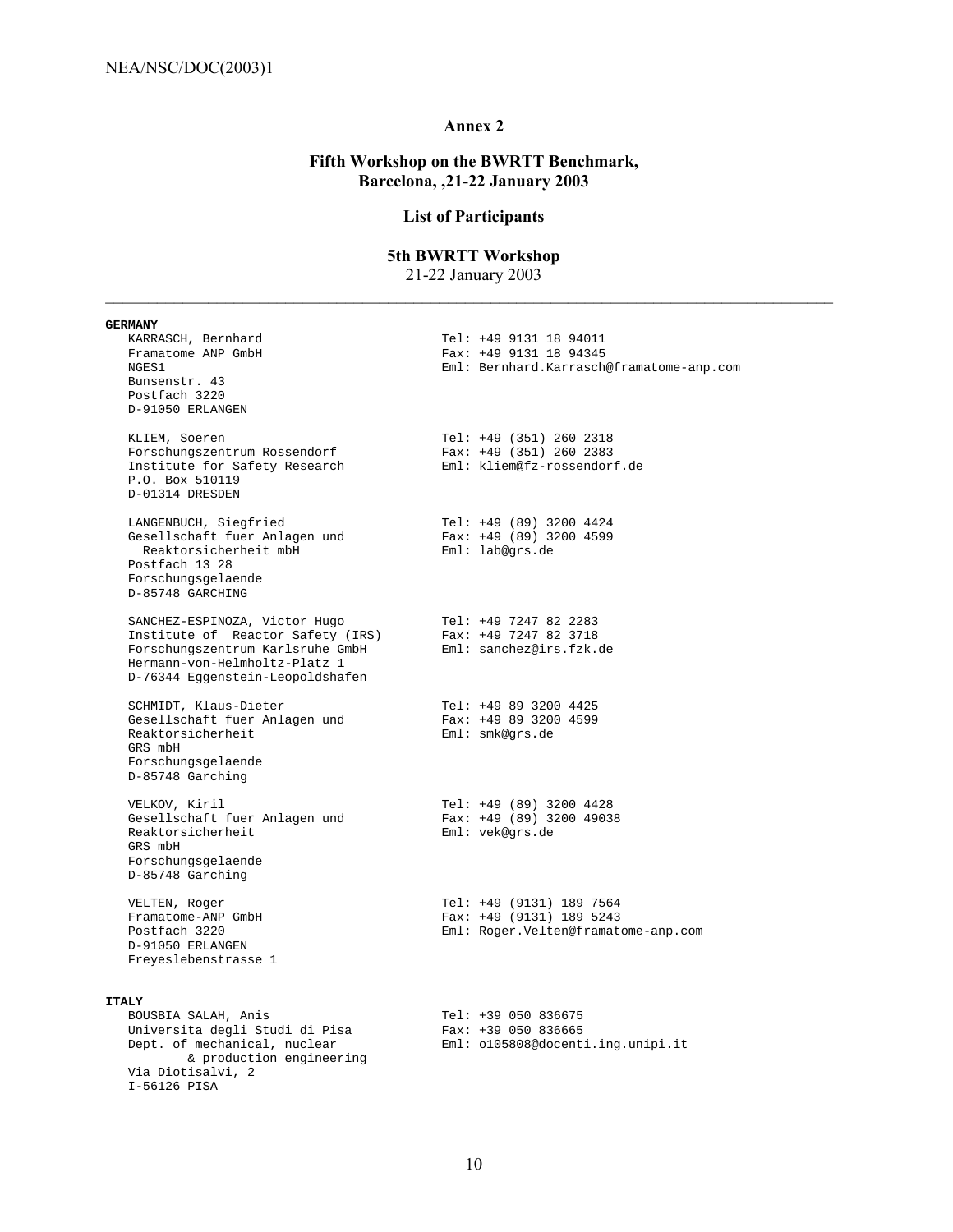D'AURIA, Francesco Tel: +39 (050) 836653 Universita degli Studi di Pisa Fax: +39 (050) 836665 Dept. of mechanical, nuclear Fml: dauria@ing.unipi.it & production engineering Via Diotisalvi, 2 I-56126 PISA MAGGINI, Francesca (Tel: Tel: DIMNP) DIMNP Fax: Università di PISA (UPISA) Eml: 19120027@studenti.unipi.it via Diotisalvi, 2, I-56126 PISA PARISI, Carlo Tel: Universita degli Studi di Pisa Fax: ror<br>Fax:<br>Eml: carloparisi78@hotmail.com & production engineering Via Diotisalvi, 2 I-56126 PISA PETRUZZI, Alessandro de anticola de Tel: Universita degli Studi di Pisa Fax: +39 050 836665 Dept. of mechanical, nuclear Eml: alexpetruzzi56@hotmail.com & production engineering Via Diotisalvi, 2 I-56126 PISA SOLLIMA, Calogero Tel: Universita degli Studi di Pisa Fax: +39 Fax: +39 (050) 836665 Dept. of mechanical, nuclear Eml:calsollima@tiscali.it & production engineering Via Diotisalvi, 2 I-56126 PISA **JAPAN** AZUMA, Mie Tel: +81 3 4586 6745 In-Core Fuel Managment Dept. Fax: +81 3 4586 1190 TEPCO Systems Corporation Eml: azuma-mie@tepsys.co.jp Tokyo Bijyutsu Club Building 6-19-15 Shinbashi, Minato-ku TOKYO 105-0004 MIYAJI, Takamasa Tel: +81 29 287 8236 Nuclear Fuel Industries, Ltd. Fax: +81 29 287 8222 3135-41, Muramatsu, Eml: Miyaji@nfi.co.jp Tokai-mura Naka-gun, Ibaraki, 319-1196 UTSUNO, Hideaki Tel: +81 3 4512 2742 Institute of Nuclear Safety (INS) Fax: +81 3 4512 2799 Nuclear Power Engineering Corporation (NU Eml: utsuno@nupec.or.jp Fujita Kanko - Toranomon Bldg. 7F 3-17-1, Toranomon, Minato-ku TOKYO 105-0001 **SPAIN** ARAGONES BELTRAN, Jose M. Tel: +34 91 336 3108 Dept. de Ingenieria Nuclear Fax: +34 91 336 3002 ETSI-Industriales Eml: arago@din.upm.es Univ. Politecnica de Madrid Jose Gutierrez Abascal 2 E-28006 MADRID CUADRA, Arantxa Technical University of Catalonia (UPC) Fax: +34 93 401 71 48 Seccion de Ingeniera Nuclear **Eml:** arantxa.cuadra@upc.es Av. Diagonal No. 647, Pabellon C 08028 BARCELONA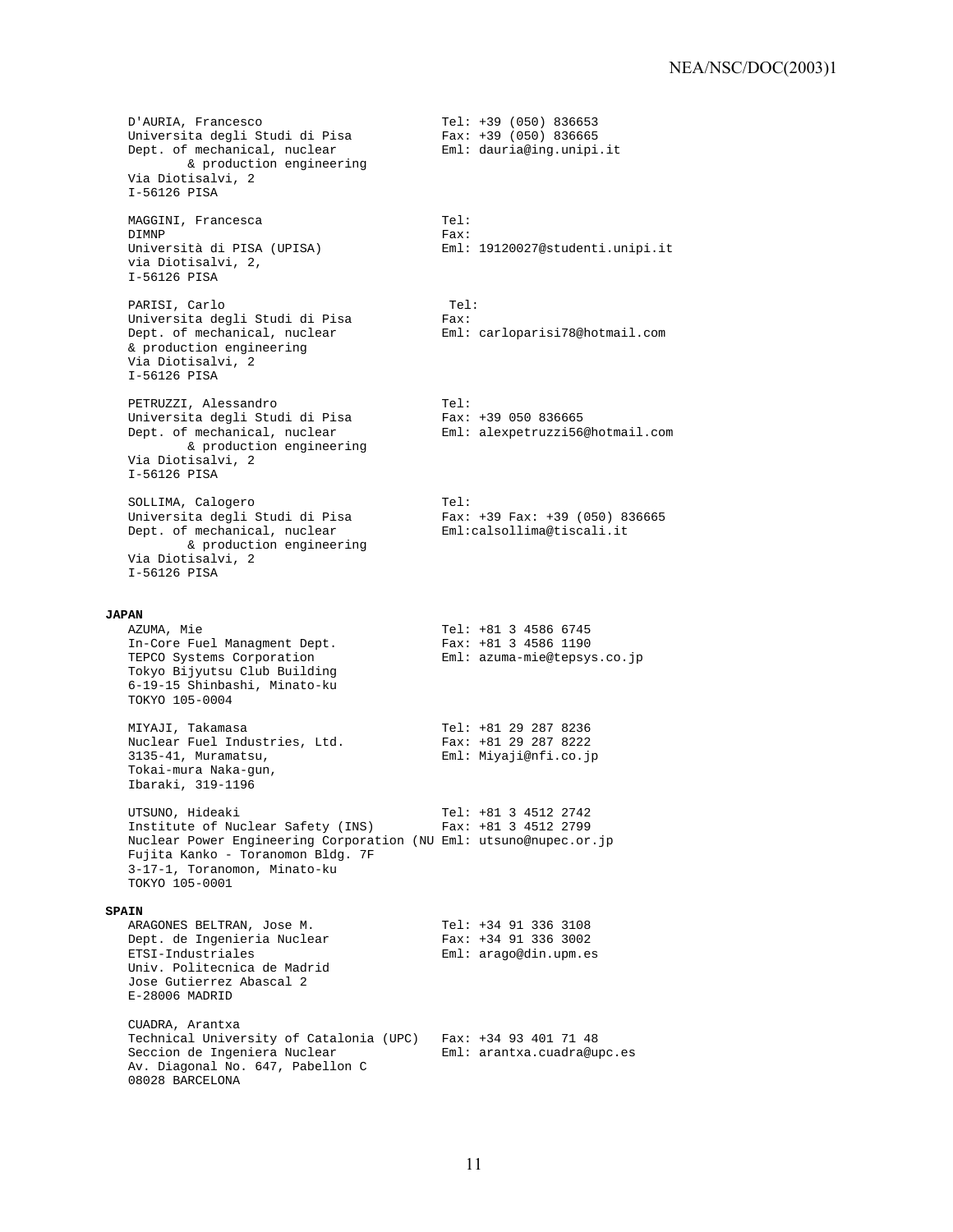### NEA/NSC/DOC(2003)1

FREXA TERRADA, Jordi Technical University of Catalonia (UPC) Fax: +34 93 401 71 48 Eml: jordi.freixa-terradas@upc.es Av. Diagonal No. 647, Pabellon C 08028 BARCELONA MIRO HERRERO, Rafael Tel: +34-96-3879631 Chemical and Nuclear Engineering Departme Fax: +34-96-3877639 Universidad Politécnica de Valencia Eml: rmirohe@iqn.upv.es Camí de Vera, s/n. 46022. València MONFORT, Javier Technical University of Catalonia (UPC) Fax: +34 93 401 71 48 Seccion de Ingeniera Nuclear Eml: javier.monfort@upc.es Av. Diagonal No. 647, Pabellon C 08028 BARCELONA PUERTA SALES, Ferran Director ETSEIB Escola Tècnica Superior d'Enginyeria Industrial de Barcelona Technical University of Catalonia (UPC) Av. Diagonal No. 647, Pabellon C 08028 BARCELONA PEREZ, Marina Technical University of Catalonia (UPC) Fax: +34 93 401 71 48 Seccion de Ingeniera Nuclear (Eml: rrino9@hotmail.com Av. Diagonal No. 647, Pabellon C 08028 BARCELONA REVENTOS, Francesc Tel: +34 93 401 71 43/977 81 8867 Technical University of Catalonia (UPC) Fax: +34 93 401 71 48<br>Seccion de Ingeniera Nuclear Eml: Francesc.Reventos@upc.es Seccion de Ingeniera Nuclear em Eml: Francesc.Reventos@upc.es Av. Diagonal No. 647, Pabellon C 08028 BARCELONA VERDU MARTIN, Gumersindo Tel: +34 96 387 76 30 Departamento de Ingenieria Quimica y Nucl Fax: +34 96 387 76 39 Universidad Politecnica Eml: gverdu@iqn.upv.es Campus Camino de Vera P.O. Box 22012 46071 VALENCIA **SWEDEN** PANAYOTOV, Dobromir Tel: +46 21 347743 Westinghouse Atom AB<br>SE-721 63 Vasteras Eml: dobromir.panayotov@se.westinghouse.com **SWITZERLAND**<br>BARTEN, Werner Tel: +41 56 310 41 16<br>Fax: +41 56 310 23 27 Laboratory for Reactor Physics and Systems Behaviour Eml: Werner.Barten@psi.ch Paul Scherrer Institut CH-5232 Villigen PSI **UNITED STATES OF AMERICA** IVANOV, Kostadin Tel: +1 (814) 865 0040<br>Associate Professor (Fax: +1 (814) 865 8499 Associate Professor **Fax:** +1 (814) 865 8499 Nuclear Engineering Programme Eml: kni1@psu.edu The Pennsylvania State University 230 Reber Building University Park PA 16802